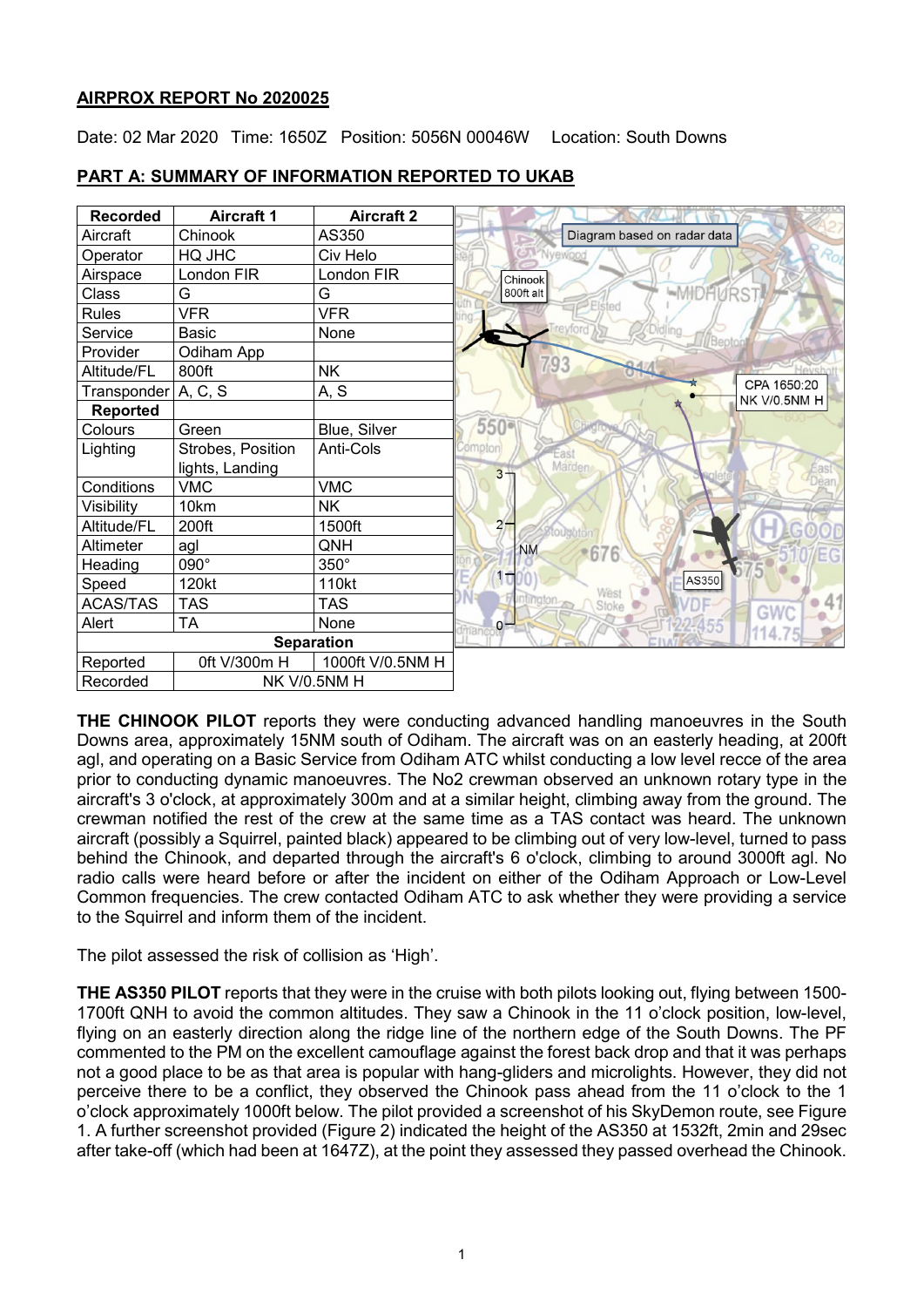

Figure 1



Figure 2

The pilot assessed the risk of collision as 'None'.

**THE ODIHAM APP CONTROLLER** reports that they were providing an ATS to both UHF and VHF aircraft on frequency. A Puma was receiving a Traffic Service to the north of the aerodrome that they were in the process of handing over for an instrument recovery to Benson. The Chinook was operating under a Basic Service low-level to the south of the aerodrome approximately 15-20NM away. During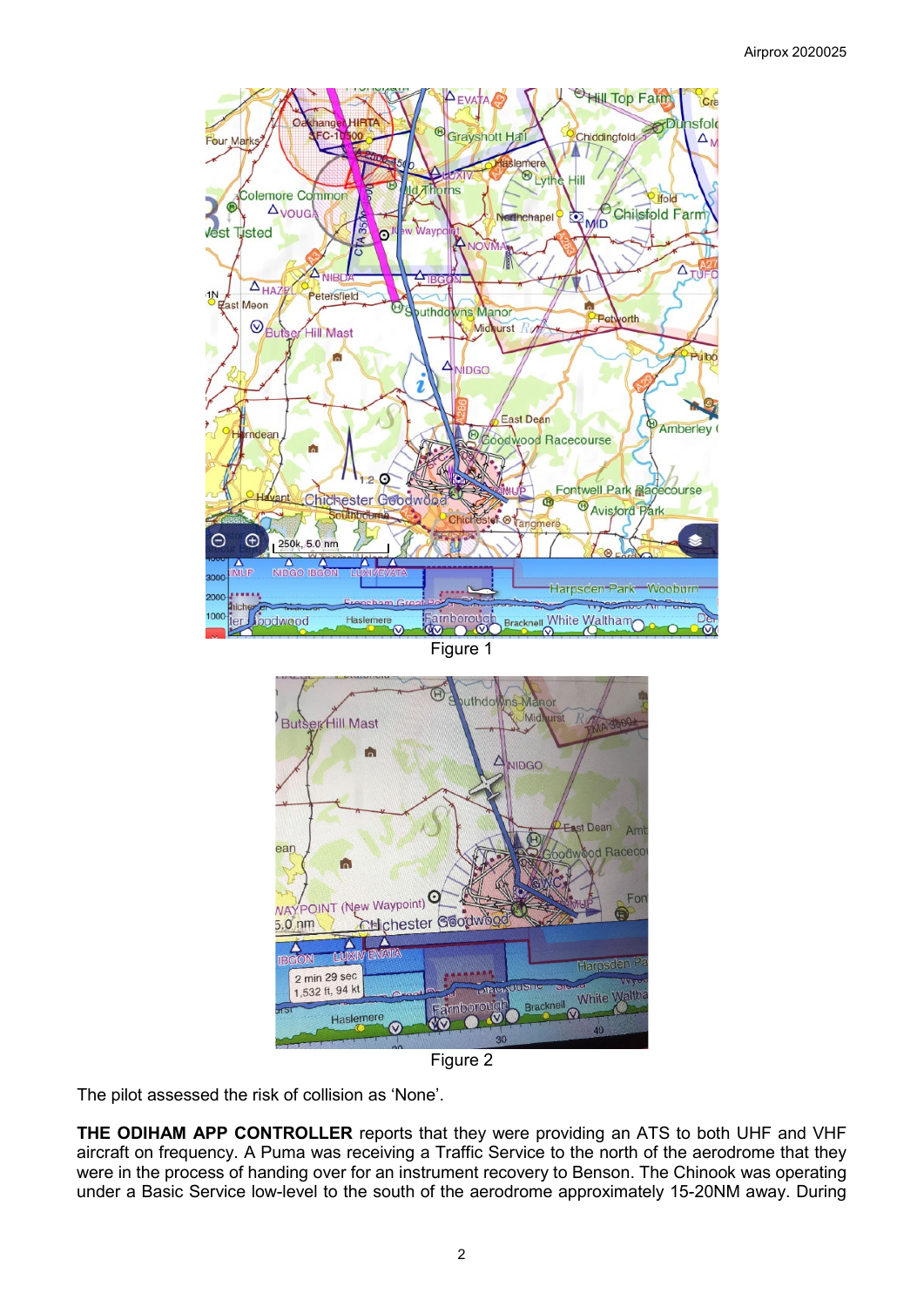the handover of the Puma, the Chinook pilot called up to ask whether a Squirrel had been on frequency in the last 10 minutes. The controller replied in the negative, to which the pilot reported that they had had an Airprox with a Squirrel in the South Downs. On checking the radar display in their locality the controller could not see any radar return that may have corresponded to an aircraft.

The controller assessed the risk of collision as 'Low'.

## **Factual Background**

The weather at Odiham was recorded as follows:

METAR EGVO 021550Z 26015KT 9999 VCSH FEW038 08/M01 Q0993 NOSIG RMK BLU BLU=

### **Analysis and Investigation**

### **Military ATM**

The Chinook was conducting advanced handling manoeuvres at a reported 200ft around 15NM south of Odiham under a Basic Service. Whilst conducting this task, the No2 crewman on the Chinook warned the rest of the crew of the AS350 in their 3 o'clock position approximately 300m away at the same level as the Chinook.

The Odiham Approach Controller reported that in addition to the Chinook they were working a Puma on a Traffic Service to the North of Odiham which required a radar handover to Benson. At 1702Z the Chinook reported that they had been involved in an Airprox at 1650Z with the AS350. However, given the time difference between reporting and occurrence, there was nothing showing on the Odiham Approach Controller's radar screen which could have been the AS350.

The AS350 pilot reported being in the cruise at 1500ft when they noticed the Chinook at a range of 1NM some 1000ft below them. The AS350 pilot did not believe there was a risk of collision or that an Airprox had occurred.

The following radar screenshots are taken from NATS sources and are therefore not representative of the picture available to the Odiham Approach Controller at the time of the incident. The AS350 first showed on radar at 1647:39 separation at this point was approximately 7NM (Figure 1).



Figure 3: AS350 appears on radar Figure 4: AS350 turn



At 1650:14, shortly prior to the CPA, the AS350 can be seen to start manoeuvring left and may be concurrent with the pilot's report about becoming visual with the Chinook. Separation at this point was 0.6NM. CPA occurred at 1650:20 and was measured at 0.5NM.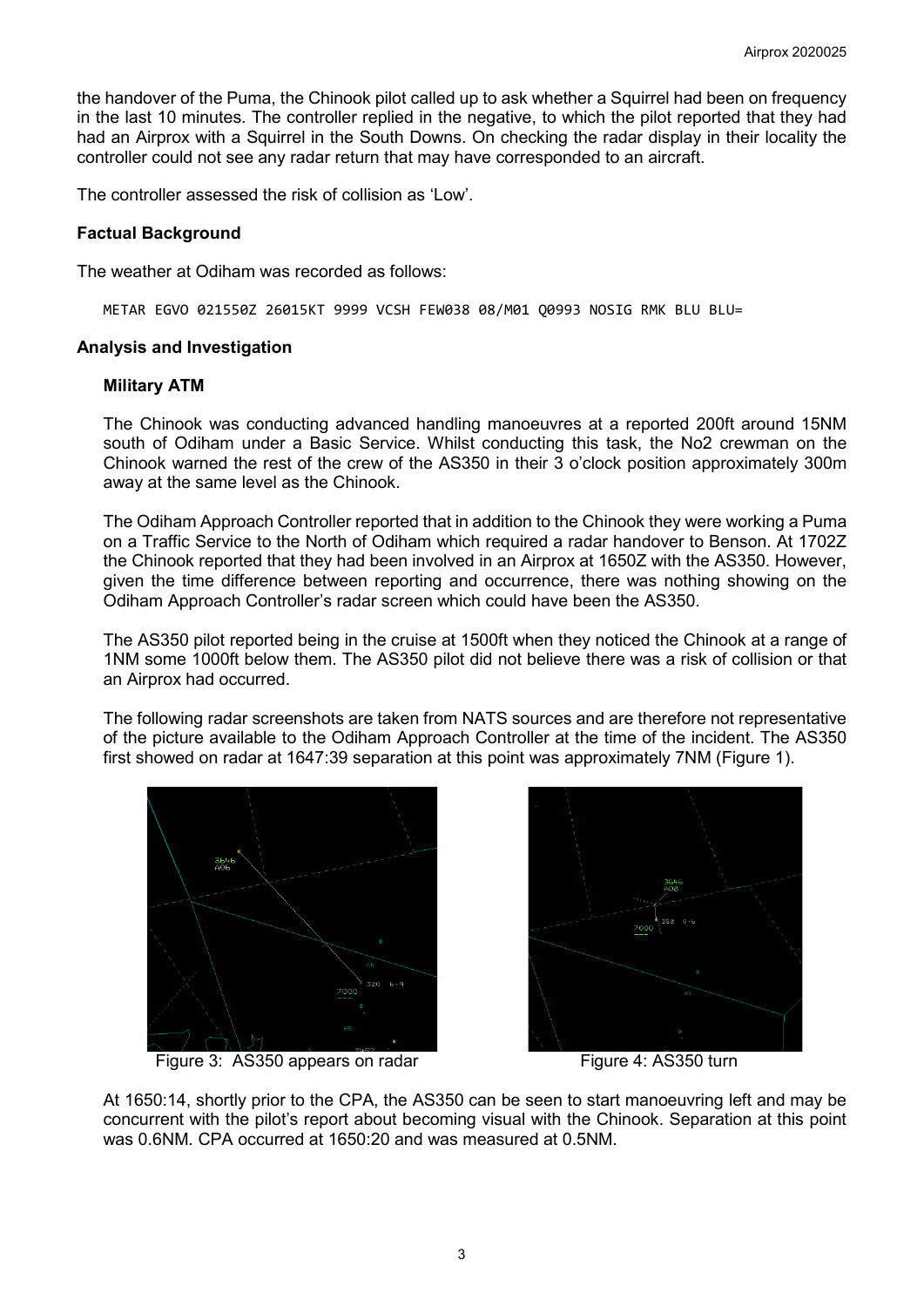

Figure 5: 1650:20 – CPA

In addition to the Chinook, the Odiham Approach Controller was also providing a Traffic Service to a Puma which had departed Odiham northbound. This aircraft, under a surveillance service, would rightly have been the priority for the controller. Given the range from Odiham, and the reported altitude of the Chinook, it is unlikely that it was displaying on the radar screen and under the terms of a Basic Service, unlike a Traffic Service and a Deconfliction Service, the provider of a Basic Service is not required to monitor the flight.

## **UKAB Secretariat**

Although the Chinook pilot reported the AS350 as below him, the Low Flying Booking Cell confirmed that there were no other military aircraft booked into the low-flying area, nor were there any pipeline inspection helicopters in the vicinity.

The Chinook and AS350 pilots shared an equal responsibility for collision avoidance and not to operate in such proximity to other aircraft as to create a collision hazard. [1](#page-3-0)

# **Comments**

## **JHC**

The reports from the Chinook crew and the AS350 pilot give very different pictures of the geometry of this Airprox. Without Mode C information on the AS350 it is difficult to corroborate the relative positions of the aircraft in relation to each other and as such assess the risk and contributory factors with regards this Airprox. The Chinook pilot reports 200ft agl but as they were transiting a ridge line that has an indicated height of circa 800ft this would put them closer to the AS350 than the 1000ft suggested by the latter pilot, albeit still below. It is conceivable that the sloping terrain could have distorted the perspective but this would be speculative and unlikely to be to the degree to which these reports differ. No avoiding action was initiated by the Chinook due to the late sighting and the AS350 passing behind, however, the AS350 pilot reports being visual with the Chinook and ultimately separation was maintained.

## **Summary**

An Airprox was reported when a Chinook and an AS350 flew into proximity on the South Downs at 1650Z on Monday 2nd March 2020. Both pilots were operating under VFR in VMC, the Chinook pilot in receipt of a Basic Service from Odiham; the AS350 pilot was not in receipt of an ATS.

<span id="page-3-0"></span>l <sup>1</sup> SERA.3205 Proximity. MAA RA 2307 paragraphs 1 and 2.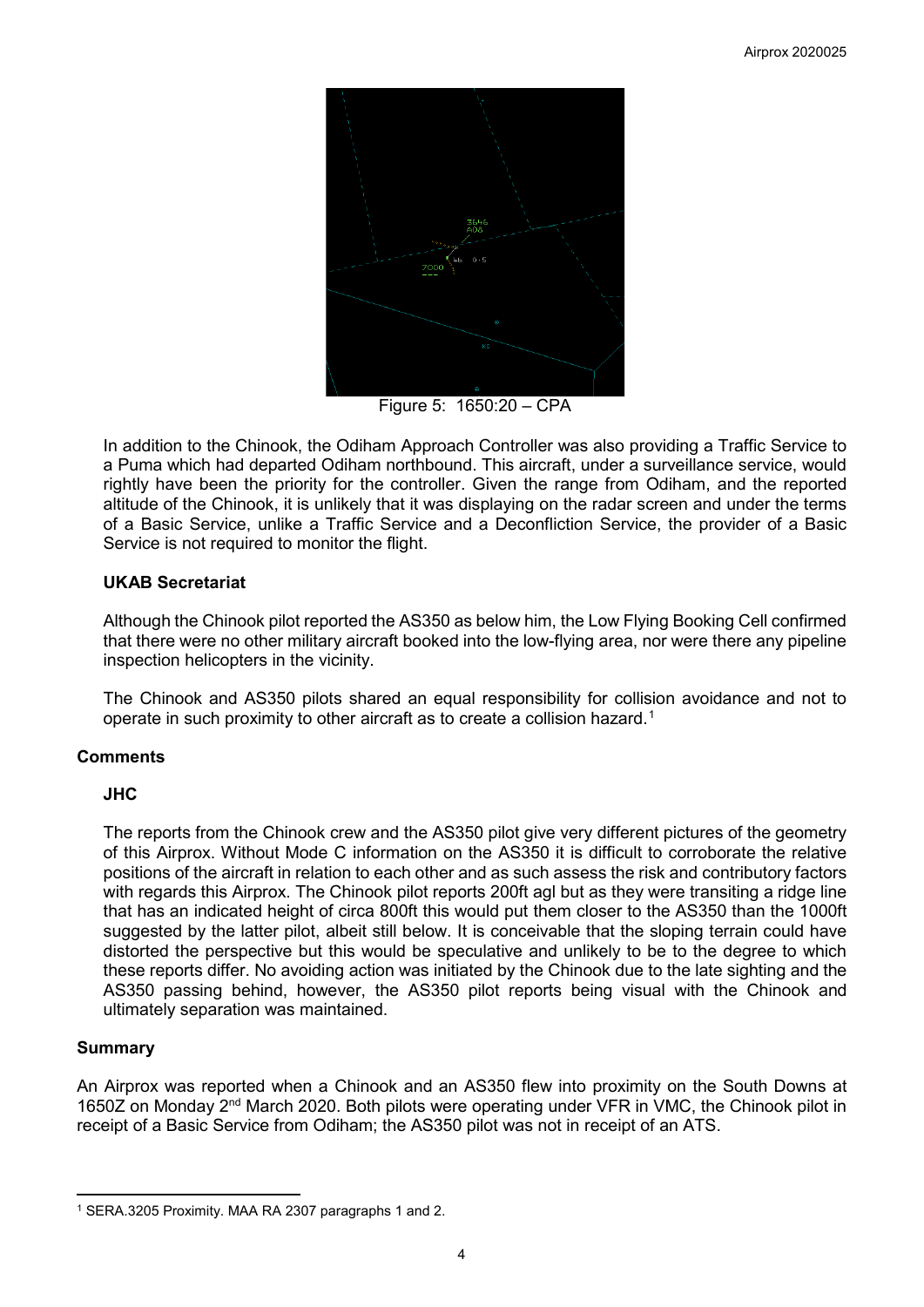## **PART B: SUMMARY OF THE BOARD'S DISCUSSIONS**

Information available consisted of reports from the pilots of both aircraft, transcripts of the relevant RT frequencies, radar photographs/video recordings, a report from the air traffic controller involved and reports from the appropriate ATC and operating authorities. Relevant contributory factors mentioned during the Board's discussions are highlighted within the text in bold, with the numbers referring to the Contributory Factors table displayed in Part C.

Due to the exceptional circumstances presented by the coronavirus pandemic, this incident was assessed as part of a 'virtual' UK Airprox Board meeting where members contributed via dial-in/VTC comments. Although not all Board members were present for the entirety of the meeting and, as a result, the usual wide-ranging discussions involving all Board members were more limited, sufficient engagement was achieved to enable a formal assessment to be agreed along with the following associated comments.

The Board first looked at the actions of the Chinook pilot. The crewman had been the first to see the AS350 and believed it to be beneath the Chinook, and subsequently to be climbing, and alerted the rest of the crew to it. The pilot then received a TAS TA (**CF2**). The Board could not reconcile the two reports from the different pilots, in that the Chinook crew believed the AS350 to be below them, when in fact it had been above. Some members with helicopter experience thought that the position of the Chinook just back from the edge of the ridge put 'dead-ground' between the Chinook and the AS350 which may have given the impression that the AS350 was climbing (**CF3**). Furthermore, it was dusk at the time which would have added to the difficulties in accurately judging the geometry of the two aircraft. Although the Chinook pilot had been receiving a Basic Service from the Odiham controller, the controller was not required to monitor the aircraft and reported that by the time they were alerted to the incident there was nothing displaying on radar in the vicinity of the Chinook (**CF1**).

Turning to the AS350 crew, they were visual with the Chinook, could see it was beneath them and did not feel that there was a confliction, or a need for avoiding action. Whilst it was unfortunate that the AS350's Mode C was not displaying on the radar, members noted that SkyDemon is permissible as evidence in CAA legal cases. The AS350's SkyDemon indicated that the AS350 had been flying at around 1500ft at the time of the Airprox; therefore, members were satisfied that the AS350 was indeed above the Chinook, albeit by about 500ft rather than the 1000ft reported by the pilot.

In assessing the risk, the Board quickly agreed that, despite the concerns of the Chinook crew, the separation had been such that with around with 500ft between them, this had been a situation where normal safety standards pertained; Risk Category E.

## **PART C: ASSESSMENT OF CONTRIBUTORY FACTORS AND RISK**

Contributory Factors:

|           | 2020025                                              |                                    |                                                               |  |  |
|-----------|------------------------------------------------------|------------------------------------|---------------------------------------------------------------|--|--|
| <b>CF</b> | <b>Factor</b>                                        | <b>Description</b>                 | Amplification                                                 |  |  |
|           | <b>Ground Elements</b>                               |                                    |                                                               |  |  |
|           | • Situational Awareness and Action                   |                                    |                                                               |  |  |
|           | Contextual                                           | • ANS Flight Information Provision | Not required to monitor the aircraft under the agreed service |  |  |
|           | <b>Flight Elements</b>                               |                                    |                                                               |  |  |
|           | • Electronic Warning System Operation and Compliance |                                    |                                                               |  |  |
|           | Contextual                                           | • ACAS/TCAS TA                     |                                                               |  |  |
|           | • See and Avoid                                      |                                    |                                                               |  |  |
|           | <b>Human Factors</b>                                 | • Perception of Visual Information | Pilot was concerned by the proximity of the other aircraft    |  |  |

Degree of Risk: E.